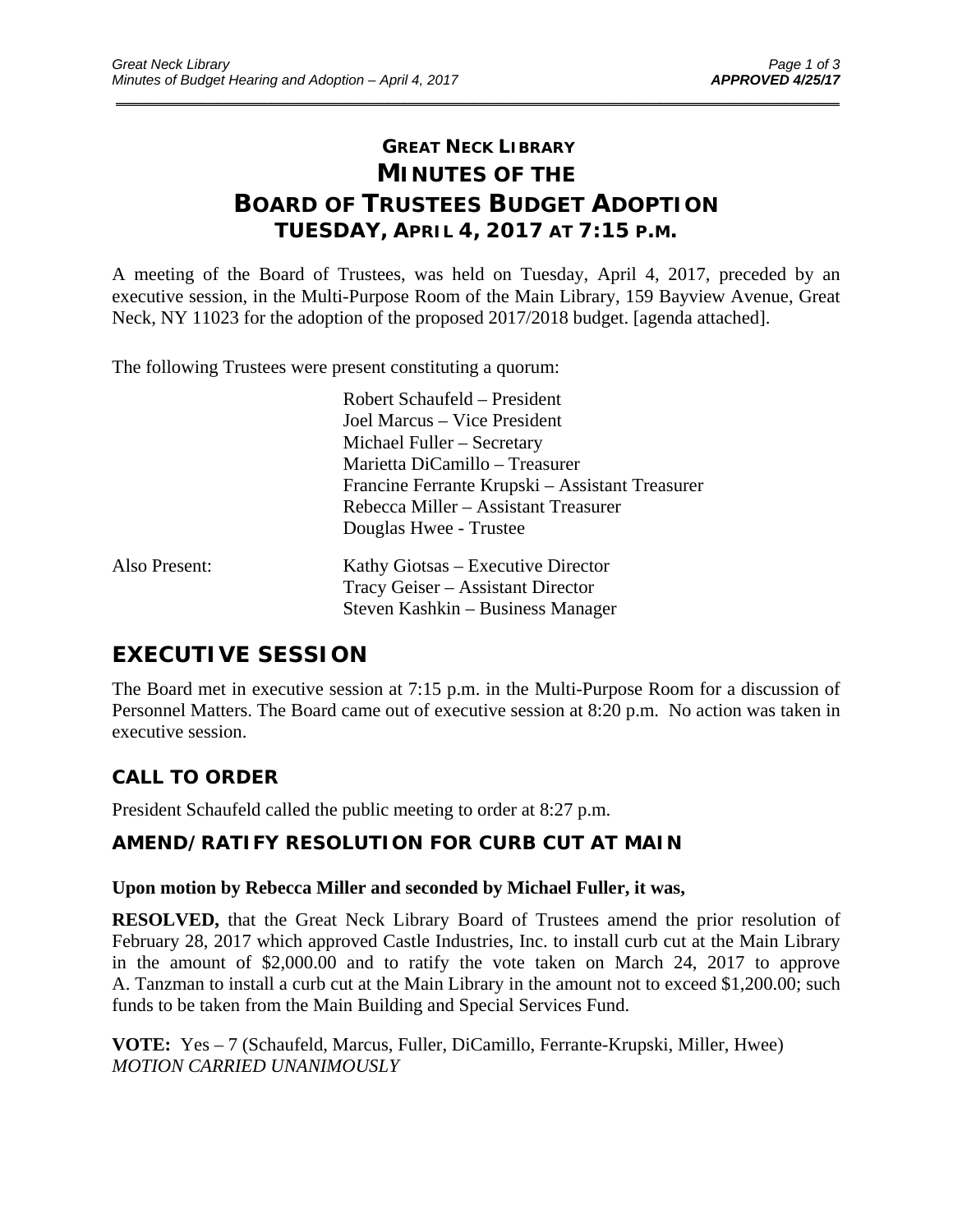## **APPROVAL TO PROCEED WITH AN RFP FOR A SPACE PLANNER FOR THE BRANCHES**

 $\overline{\phantom{a}}$  , and the contract of the contract of the contract of the contract of the contract of the contract of the contract of the contract of the contract of the contract of the contract of the contract of the contrac

#### **Upon motion by Michael Fuller and seconded by Marietta DiCamillo, it was,**

**MOVED,** that the Great Neck Library Board of Trustees proceed with a Request for Proposal (RFP) for a Space Planner for the Parkville, Station and Lakeville Branches.

After discussion, the motion was amended. **Upon motion by Michael Fuller, seconded by Marietta DiCamillo, and after discussion, it was,** 

**RESOLVED,** that the Great Neck Library Board of Trustees proceed with a Request for Proposal (RFP) for a Space Planner for the Parkville and Station Branches.

**VOTE:** Yes – 7 (Schaufeld, Marcus, Fuller, DiCamillo, Ferrante-Krupski, Miller, Hwee) *MOTION CARRIED UNANIMOUSLY* 

#### **BUDGET ADOPTION**

#### **Upon motion by Marietta DiCamillo and seconded by Rebecca Miller, it was,**

**RESOLVED,** that the Great Neck Library Board of Trustees adopt the proposed budget as presented, for the fiscal year July 1, 2017 to June 30, 2018 for a total budget of \$9,766,026 of which \$9,493,125 is to be raised by taxation; and a letter and a copy of the budget are to be sent to the Great Neck School District. [Copy of budget attached to these Minutes]

**VOTE:** Yes – 7 (Schaufeld, Marcus, Fuller, DiCamillo, Ferrante-Krupski, Miller, Hwee) *MOTION CARRIED UNANIMOUSLY* 

#### **BUDGET REVIEW FOR FISCAL YEAR 2017/2018**

Steven Kashkin presented the revised 2017/2018 to the Board of Trustees.

Items discussed: Tax Revenue-*+*1.0126% Salaries: Page Positions Employee Benefits & Taxes: Employee Health Insurance Materials & Programs: Newsletter Administrative Expense: Telephone Building & Occupancy: Service Contracts Transfer to Branch & Special Service Fund Transfer to Landscaping Fund Transfer to Bond Retirement Fund

*Public Comment: Naomi Penner*